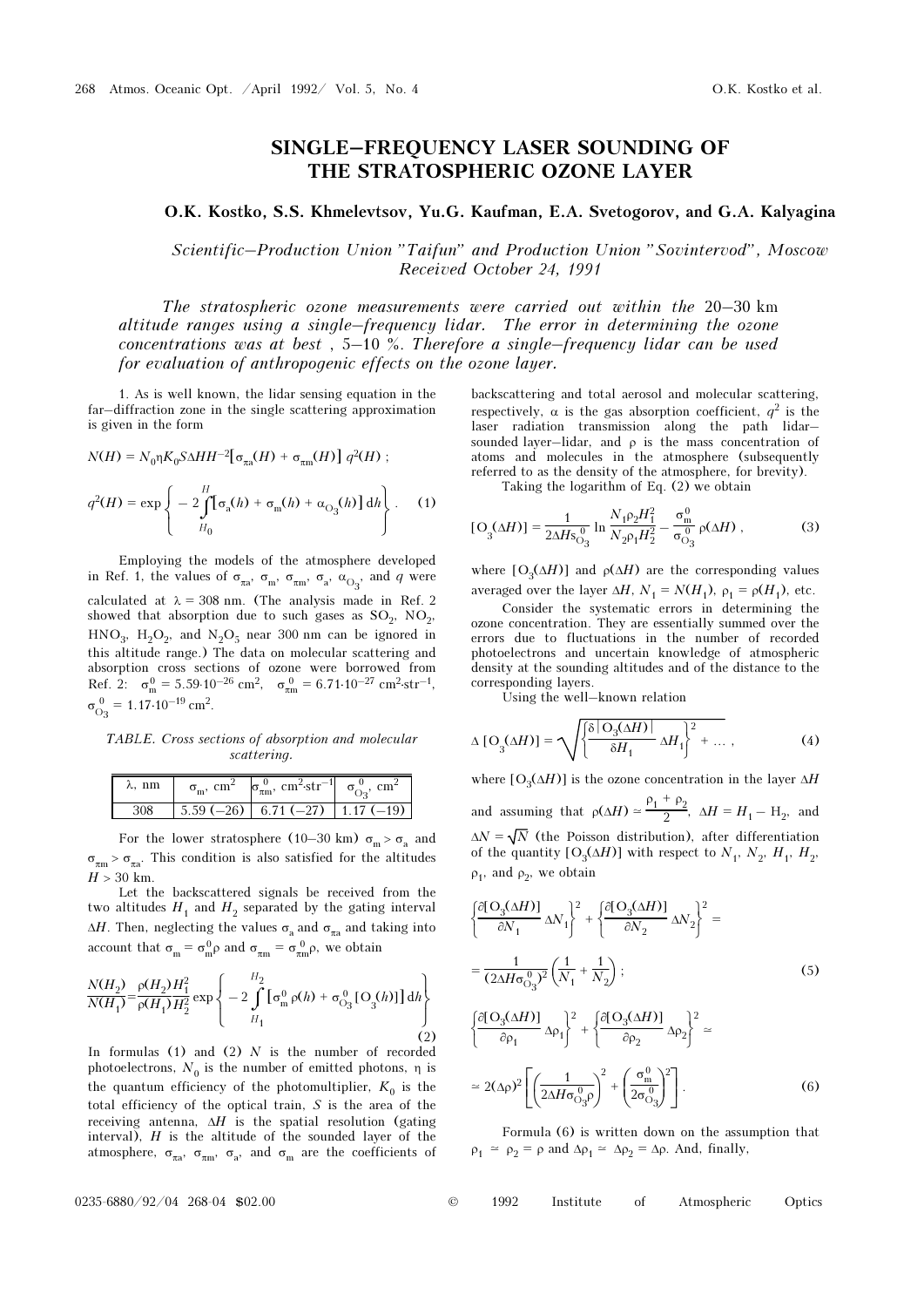$$
\left\{\frac{\partial[\mathcal{O}_3(\Delta H)]}{\partial H_1} \Delta H_1^*\right\}^2 + \left\{\frac{\partial[\mathcal{O}_3(\Delta H)]}{\partial H_2} \Delta H_1^*\right\}^2 \approx
$$
  

$$
\approx 2(\Delta H^*)^2 \left(\frac{1}{2\sigma_{\text{O}_3}^0 (\Delta H)^2} \ln \frac{N_1 \rho_2 H_1^2}{N_2 \rho_1 H_2^2} - \frac{1}{2\sigma_{\text{O}_3}^0 \Delta H} \frac{1}{H}\right)^2. \tag{7}
$$

Formula (7) is written down on the assumption that  $\Delta H_1^* \simeq \Delta H_2^* = \Delta H^*$  and  $\frac{1}{H_1} \simeq \frac{1}{H_2} = \frac{1}{H}$ , where  $\Delta H_1^*$  and  $\Delta H_2^*$ are the errors in determining the altitudes in the atmosphere. Thus, the resultant error in determining the ozone concentration from the data of single–frequency sounding is specified by the three terms given by Eqs. (5)–(7).

For the subsequent estimates we choose the parameters of a concrete lidar, e.g., close to the parameters of one of the modern lidar ozonometers. The energy of radiation at a wavelength of 308 nm is 200 mJ,  $\eta = 0.2$ ,  $K_0 = 1.6 \cdot 10^{-1}$ ,  $S \approx 1.96 \cdot 10^3$  cm<sup>2</sup> (D = 50 cm), and  $\Delta H = 2 \cdot 10^5$  cm.

The calculation showed that the ozone measurement error is, in fact, determined by Eqs. (5) and (6). The resultant error, at best, for  $\Delta \rho = 1 \%$  and  $\Delta H^* = 10$  m attains several per cents or several tens of per cents increasing by several times for  $\Delta \rho = 3 \%$  and  $\Delta H^* = 100$  m. Shown in Fig. 1 are the calculated results.



FIG 1. Error in determining the ozone concentration from the data of at single–frequency (dashed curves) and bifrequency (solid curves) sounding. The lidar parameters are indicated in the text. The number of sounding pulses is 10<sup>4</sup>. 1 and 3)  $\frac{\Delta p}{\rho} = 1$  % and  $\Delta H^* = 10$  m and 2 and 4)  $\frac{\Delta p}{\rho} = 3 \%$  and  $\Delta H^* = 100$  m.

For comparison, the same figure shows the calculational errors in bifrequency sounding ( $\lambda = 353$  nm,  $E_0 = 50$  mJ, and the number of sounding pulses is 10<sup>4</sup>).

It is quite obvious that for determining low–intensity long–term trends, the ozone measurement accuracy should be of the order of  $1-2\%$ , which can be obtained only in the bifrequency sounding. In this case the increase in the lidar potential (increase in the radiant energy, area of the receiving antenna, and pulse repetition rate) does not lead to higher accuracy in determining the ozone concentration at altitudes of from 10 to 20 km. The errors due to the prescribed atmospheric density profile in bifrequency sounding are much smaller than those caused by the altitude measurements. If we assume that the minimum value  $\Delta H^* = 10$  m then the maximum error in determining  $\Delta$ [O $\overline{)}$ ]

$$
\frac{G_1 G_{31}}{O_3}
$$
 is ~ 1 % at  $H \sim 20-25$  km.

Quite different is the case of single–frequency sounding. The error due to the use of the quantity  $\rho$  in the calculations of the distribution plays a decisive role here. Therefore the stratospheric ozone concentration can be derived, at best, with an accuracy of several or several tens of per cents from the data of single–frequency sounding. Such a method of sounding is applicable for solving only some specific problems associated, e.g., with very significant local variations of the ozone concentration. In this case, one can make use of the temperature profile derived from the data of radiosonde observations.

Using the well–known formulas  $\rho = \frac{P}{kT}$  and  $P = P_0 \exp\left(-\frac{gM}{RT}H\right)$ , where  $P_0$  is the ground pressure and

T is the temperature, and the remaining symbols are generally acceptable, we obtain

$$
\rho_2 = \frac{P_0 \exp\left(-\frac{gM}{RT_2}H_2\right)}{kT_2}; \ \rho_1 = \frac{P_0 \exp\left(-\frac{gM}{RT_1}H_1\right)}{kT_1};
$$
\n
$$
\frac{\rho_2}{\rho_1} = \frac{T_1}{T_2} \exp\left[-\frac{gM}{R}\left(\frac{H_2}{T_2} - \frac{H_1}{T_1}\right)\right].
$$
\n(8)

From Eqs. (8) and (2) we have

$$
\frac{N_2 H_2^2 T_2}{N_1 H_1^2 T_1} \exp\left[\frac{gM}{R} \left(\frac{H_2}{T_2} - \frac{H_1}{T_1}\right)\right] = q^2 (H_1, H_2) \,. \tag{9}
$$

It follows from this that at  $\lambda = 308$  nm

$$
q^{2}(H_{1}, H_{2}) \approx q_{m}^{2}(H_{1}, H_{2}) q_{O_{3}}^{2}(H_{1}, H_{2}) =
$$
  
\n
$$
= \exp \left\{-2 \int_{H_{1}}^{H_{2}} [\sigma_{m}^{0} \rho(h) + \sigma_{O_{3}}^{2} [O_{3}(h)] \right\} dh ; \qquad (10)
$$
  
\n
$$
[O_{3}(\Delta H)] \approx \frac{[O_{3}(H_{1})] + [O_{3}(H_{2})]}{2} =
$$

$$
= \frac{1}{2\Delta H s_{O_3}^0} \left[ \ln \frac{N_1 H_1^2 T_1}{N_2 H_2^2 T_2} - \frac{gM}{R} \left( \frac{H_2}{T_2} - \frac{H_1}{T_1} \right) - \sigma_m^0 \Delta H \times \frac{P_0}{\kappa} \left[ \frac{1}{T_2} \exp \left( -\frac{gM}{RT_2} H_2 \right) + \frac{1}{T_1} \exp \left( -\frac{gM}{RT_1} H_1 \right) \right] \right]
$$
\nFor  $R = 8.31 \cdot 10^3$  J/kmol·K,  $M = 28.966$  kg/kmol, (11)

 $g = 9.81 \text{ m/s}^2$ ,  $gM/R = 3.42 \cdot 10^{-2} \text{ K/m}$ ,  $g = 9.81 \text{ m/s}^2$ ,  $gM/R = 3.42 \cdot 10^{-2} \text{ K/m}$ <br>  $\sigma_{\text{M}}^{0}$ (308 nm)/ $\kappa = 3.78 \cdot 10^{-7} \text{ s}^2 \text{k/kg}$  and  $\sigma_{\rm M}^{0}$ (308 nm)  $\angle \kappa = 3.78 \cdot 10^{-7} \text{ s}^2 \text{k}$  /kg and<br> $\sigma_{\rm O_3}^{0}$  (308 nm) = 1.17 $\cdot$ 10<sup>-23</sup> m<sup>2</sup>, we obtain the calculational

formula  
\n
$$
[O_3(\Delta H)] = 4.27 \cdot 10^{22} \frac{1}{\Delta H} \left[ \ln \frac{N_1 H_1^2 T_1}{N_2 H_2^2 T_2} \right]
$$

$$
[O_3(\Delta H)] = 4.2t^{10} \Delta H \left[ \frac{m}{N_2 H_2^2 T_2} - 3.42 \cdot 10^{-2} \left( \frac{H_2}{T_2} - \frac{H_1}{T_1} \right) - 3.78 \cdot 10^{-7} P_0 \Delta H \times \sqrt{\frac{1}{T_2} \exp\left(-3.42 \cdot 10^{-2} \frac{H_2}{T_2}\right) + \frac{1}{T_1} \exp\left(-3.42 \cdot 10^{-2} \frac{H_1}{T_1}\right)} \right]
$$
(12)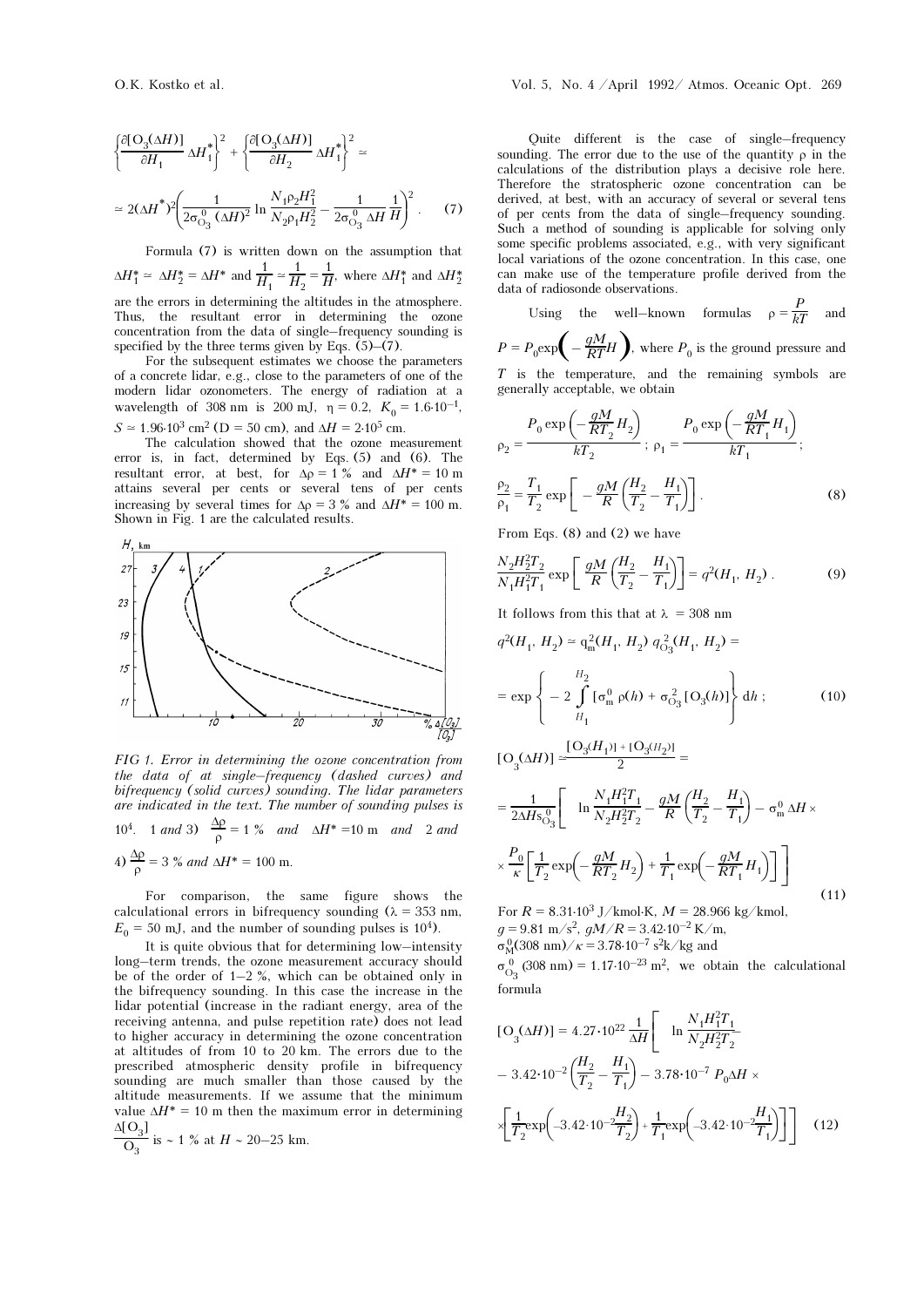where  $\Delta H = H_2 - H_1$ ,  $N(H_1) = N_1$ , etc., all of the quantities are in M.K.S.

The last term in the right side of Eq. (12) is smaller than the second term. At an altitude of  $10$  km their values equal 0.01 and 0.31, respectively, at an altitude of 18 km they are  $5·10<sup>-3</sup>$  and 0.316, and then (with increase of altitude) their difference grows.

In the calculations we can therefore employ the formula

$$
\text{[O}_3(\Delta H)] \approx 4.27 \cdot 10^{22} \frac{1}{\Delta H} \ln \frac{N_1 H_1^2 T_1}{N_2 H_2^2 T_2} - \frac{1.46 \cdot 10^{21}}{\Delta H} \left(\frac{H_2}{T_2} - \frac{H_1}{T_1}\right). \tag{13}
$$

Let us estimate the error in the quantity  $[O_2(\Delta H)]$ found from formula (13).

Omitting the intermediate calculations we obtain

$$
\Delta[\text{O}_3(\Delta H)] \simeq \sqrt{2 \left\{ \Delta H^* \left[ 4.27 \cdot 10^{22} \left( \frac{1}{(\Delta H)^2} \ln \frac{N_1 H_1^2}{N_2 H_2^2} + \frac{2}{\Delta H H} \right) + \frac{1.46 \cdot 10^{21}}{T \Delta H} \right] + 1.83 \cdot 10^{45} \left( \frac{1}{N_1} + \frac{1}{N_2} \right) \frac{1}{(\Delta H)^2} + 2 \left[ \Delta T \left( 4.27 \cdot 10^{22} \frac{1}{\Delta H T} + \frac{1.46 \cdot 10^{21} H}{\Delta H T^2} \right) \right]^2
$$
 (14)

In formula (14)  $H = \frac{(H_1 + H_2)}{2}$  $\frac{2}{2}$  and  $T=$  $(T_1 + T_2)$  $\frac{2}{2}$ . The first

term under the root of Eq. (14) characterizes the error due to the altitude determination, the second term is determined by the error in recording of the signals, and the third term – by the error in the temperature measurement.

With the accuracy of the radiosonde temperature measurement  $\Delta T = 2K$  and the above–described lidar parameters we obtain, e.g., at an altitude of 18 km<br>  $\Delta[O_3(\Delta H)] = 3.8 \cdot 10^{11}$  cm<sup>-3</sup>, i.e.,  $\frac{\Delta[O_3(\Delta H)]}{[O_3(\Delta H)]} \approx 9$ %. The  $Δ[O<sub>3</sub>(ΔH)]$ 

$$
\Delta[\text{O}_3(\Delta H)] = 3.8 \cdot 10^{11} \text{ cm}^{-3}
$$
, i.e.,  $\frac{10}{\text{[O}_3(\Delta H)]} \approx 9 \%$ . The

principal error in this case is caused by the last term in the right side of Eq. (14), which equals  $1.2 \cdot 10^{35}$  cm<sup>-6</sup>. For comparison, the first term in the right side of Eq. (14) is  $2.7·10^{34}$   ${\rm cm^{-6}}$  and the second term is  $1.7·10^{32}$   ${\rm cm^{-6}}$ 

2. The distribution of the ozone concentration was obtained using a specially designed lidar ozonometer.

A receiving system of the lidar was a Newton telescope. A spherical mirror 70 cm in diameter (235 cm in focal length) was finely adjusted in a horizontal frame rigidly fixed with the lidar base.

An excimer laser (model 1701) emitted radiation at a wavelength of 308 nm. Because of an unstable resonator of the emitter, the radiation divergence did not exceed 0.5 mrad which allowed one to do without a collimating system. The laser pulse energy was about 70 mJ, the maximum pulse repetition rate was 50 Hz. The laser was fixed on the lidar base in a horizontal position, an output beam was deflected in the upward direction with the help of the adjustable mirror with high reflectance at an operating wavelength.

To record a backscattered lidar return, a single– channel photoblock was used. It incorporated a changeable diaphragm forming a telescope field of view (varying from 4 to 11 min), a cutoff unit in the form of a mechanical obturator which covered a high–power flux of radiation scattered in the near–diffraction zone, two holders with neutral filters used for attenuating the light flux by factors of 3.5, 10, and 30 and with interference filters used for selection of two or three wavelengths, a photomultiplier operating in the photon counting mode, a preamplifier and a discriminator–shaper which reduced the level of noise and formed single–electron pulses fed into a counter of the recording system.

A FEU–140 FOTON photomultiplier was also used which possessed high sensitivity in the UV ( $\eta \approx 0.2$ ). Short duration of a single–electron pulse of FEU–140 (5–7 ns) and low level of dark current allowed the signal to be recorded over a wide dynamic range in the photon counting mode.

Electron blocks from the previously developed lidars MAKET were employed as an information–measuring system of this lidar. The operation was controlled by the ELEKTRONIKA–60 computer which allowed one to integrate the backscattered signal over 3⋅10<sup>4</sup> radiation pulses. A control block of the emitter and the near–zone diffraction–cutoff unit limited the maximum pulse repetition rate by 20 Hz.



FIG. 2. Measurement results of ozone concentration in Obninsk.

The automated program of the lidar enabled one, in the interactive mode, to put the required data into the system: the distance of the near–diffraction zone (up to 30 km), the length of strobes (75–1500 m), the maximum measurement height (up to 100 km), pulse repetition rate, and the number of pulses. After this, the measurements proceeded automatically. The data were stored on magnetic disks in the form of files which contained the measurement data and comments.

The laser was fixed under the telescope and did not extend above the overall dimensions of the base frame with power supply and a pump for water cooling of the laser arranged inside. Such an arrangment of the lidar occupied a minimum area with the length of communications being substantially shortened.

The measurements of vertical profiles for ozone concentration were started in Obninsk in October, 1990 in a single–frequency mode.

Shown in Fig. 2 are the measurements of ozone concentration profiles in comparison with the model distribution of ozone taken from Ref. 1.

The further experiments are being performed in a bifrequency mode.